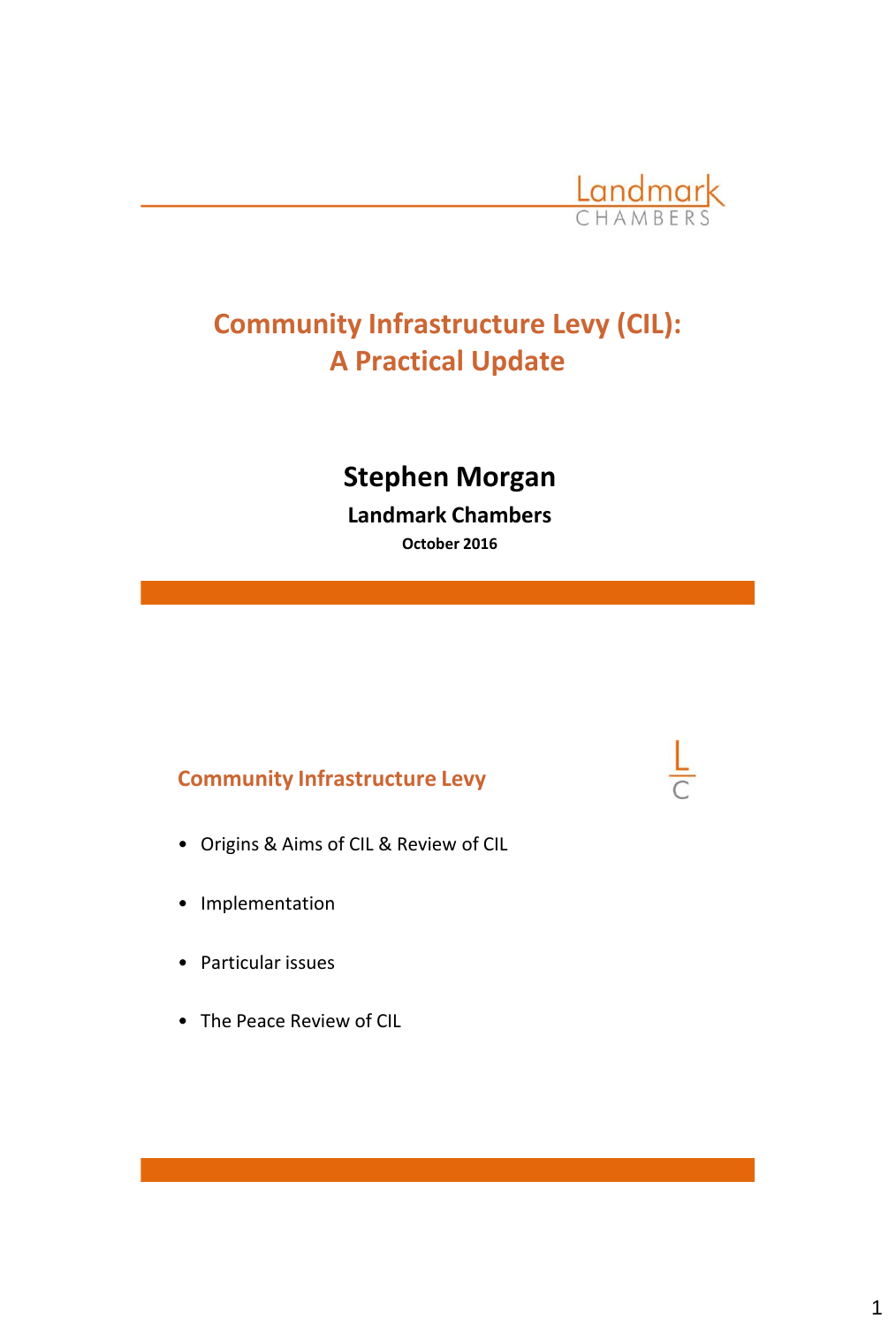#### **Origins and Aims of the Levy**

- Came into force on 6 April 2010: Part 11 of the Planning Act 2008 & CIL Regs. 2010, applying to England & Wales
- It sought to provide a faster, fairer, more certain and transparent means of collecting developer contributions to infrastructure than individually negotiated S. 106 planning obligations.



#### **CIL: What is it?**

- Described in the PPG as: "*a tool for local authorities in England and Wales to help deliver infrastructure to support the development of the area*"
- Applies to developments of 100 sq.m. net additional floorspace, or any new house or flat which is not covered by an exemption (e.g. self-build)
- Other exemptions apply e.g. for charities in certain circumstances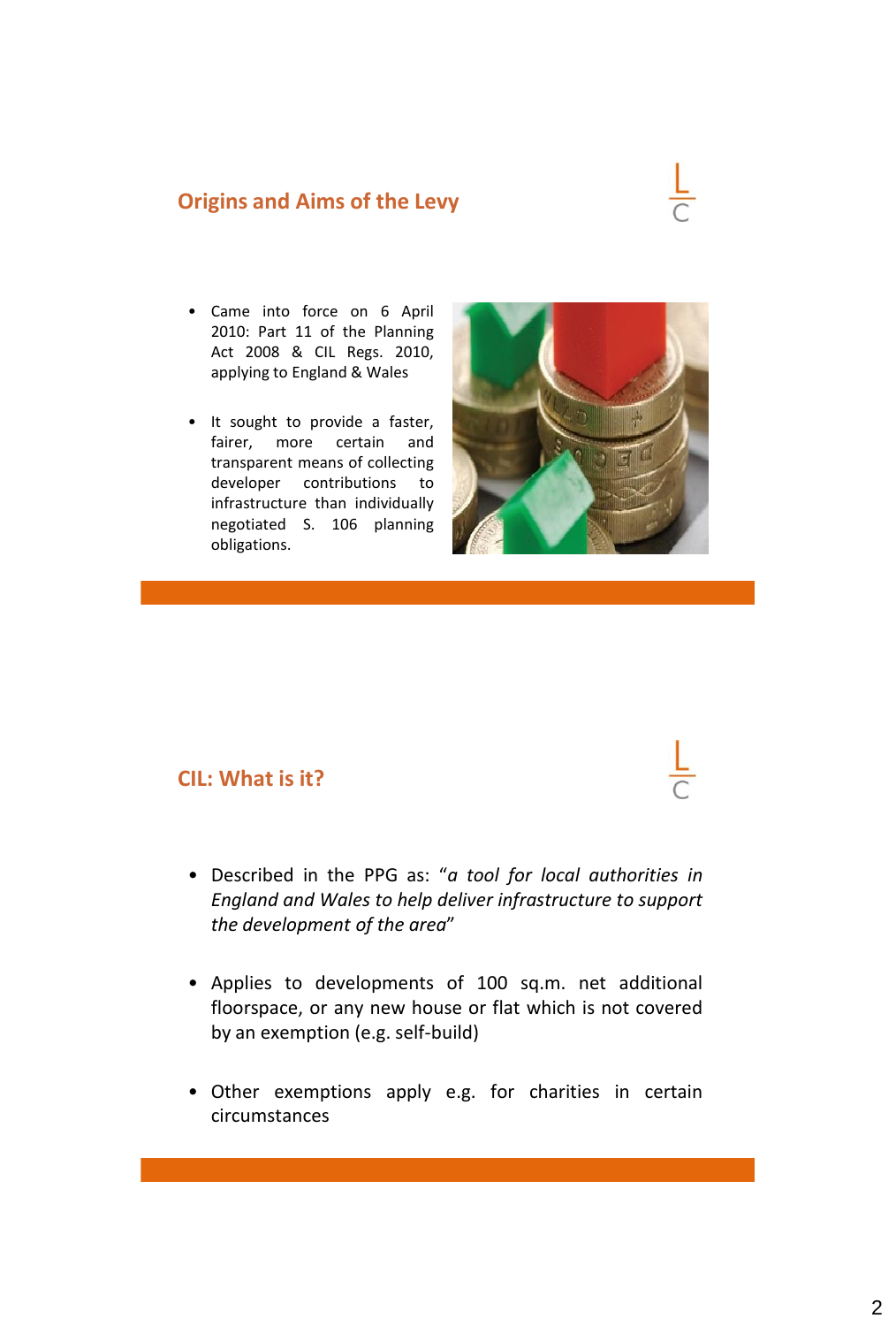#### **Current Review**

- Peace review set up in November 2015 ongoing
- Westminster Briefing "Defining Contributions" (with developers, LPAs and solicitors) held on 17 August 2016:

 $\frac{L}{C}$ 

- (i) Progress on CIL so far
- (ii) Effectiveness of CIL
- (iii) Problems
- (iv) Progress on the review of CIL
- Outcome of review expected "later this year"

#### **Source materials**

- Planning Act 2008
- The Community Infrastructure Levy Regulations 2010, as amended
- Planning Practice Guidance "chapter" on CIL in England but in Wales also PPW, 8 Ed. 2016 and earlier advice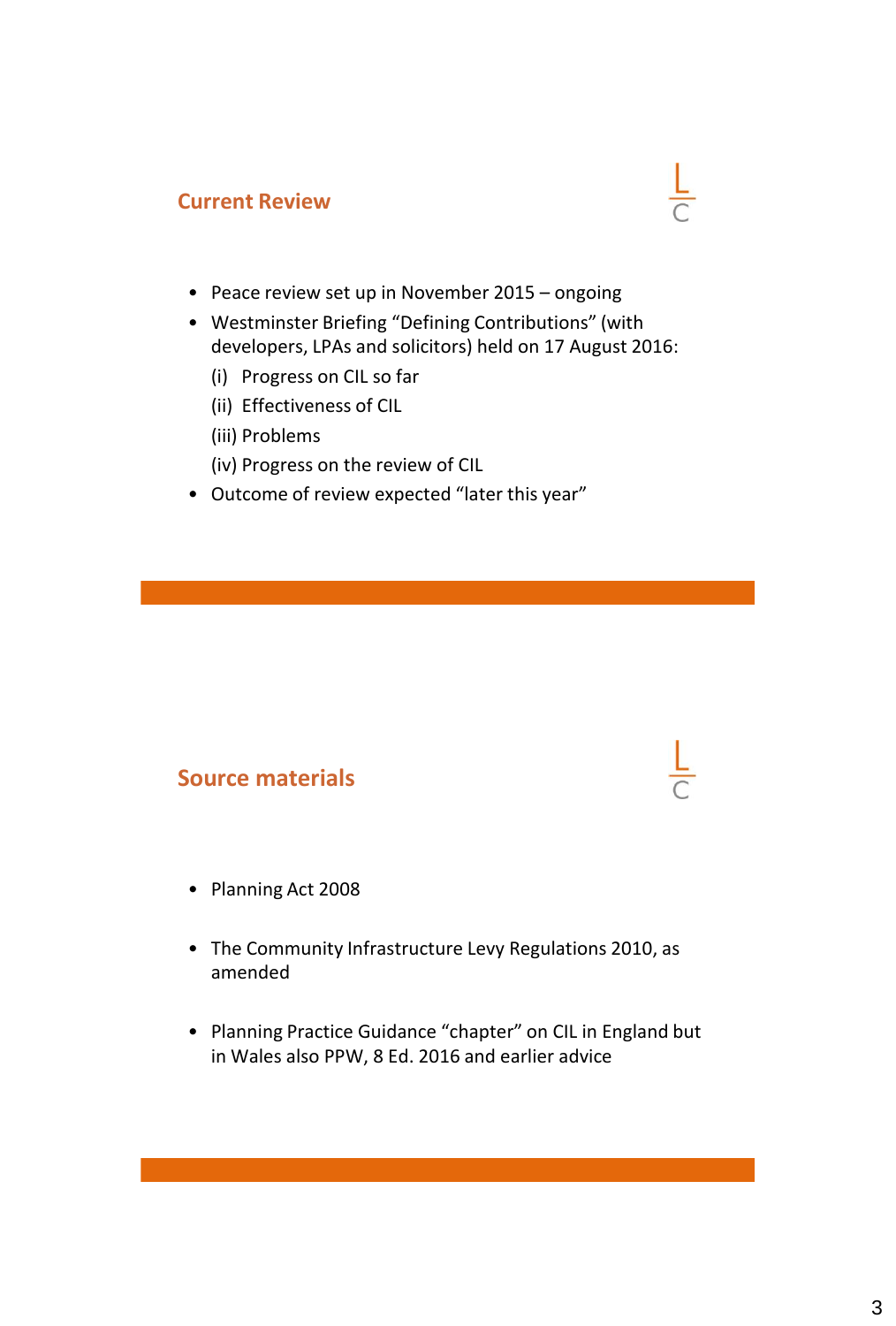## **"Infrastructure:**

S.216(2) of the Planning Act 2008 provides that Infrastructure includes:

- (a) Roads and other transport facilities,
- (b) Flood defences,
- (c) Schools and other educational facilities,
- (d) Medical facilities,
- (e) Sporting and recreational facilities, and
- (f) Open spaces.

#### **Implementation**

- **(1) Regulation 123 List**: the infrastructure must be on the list to secure the funding of it.
- **(2) Charging Schedule**: a table of levy charges so that each developer can calculate up front how much it must pay for its development.
- **(3) Examination**: The Charging Schedule has to go through Examination by an independent inspector before adoption.
- **(4) Charge**: calculated as a £ per sq. m. rate on net additional (internal) floor space. The rates adopted can vary by geographic area or use or size.
- **(5) Payment**: Due when the development starts the authority can allow it to be paid by instalments. Paid to authority  $$ landowner responsible for paying it.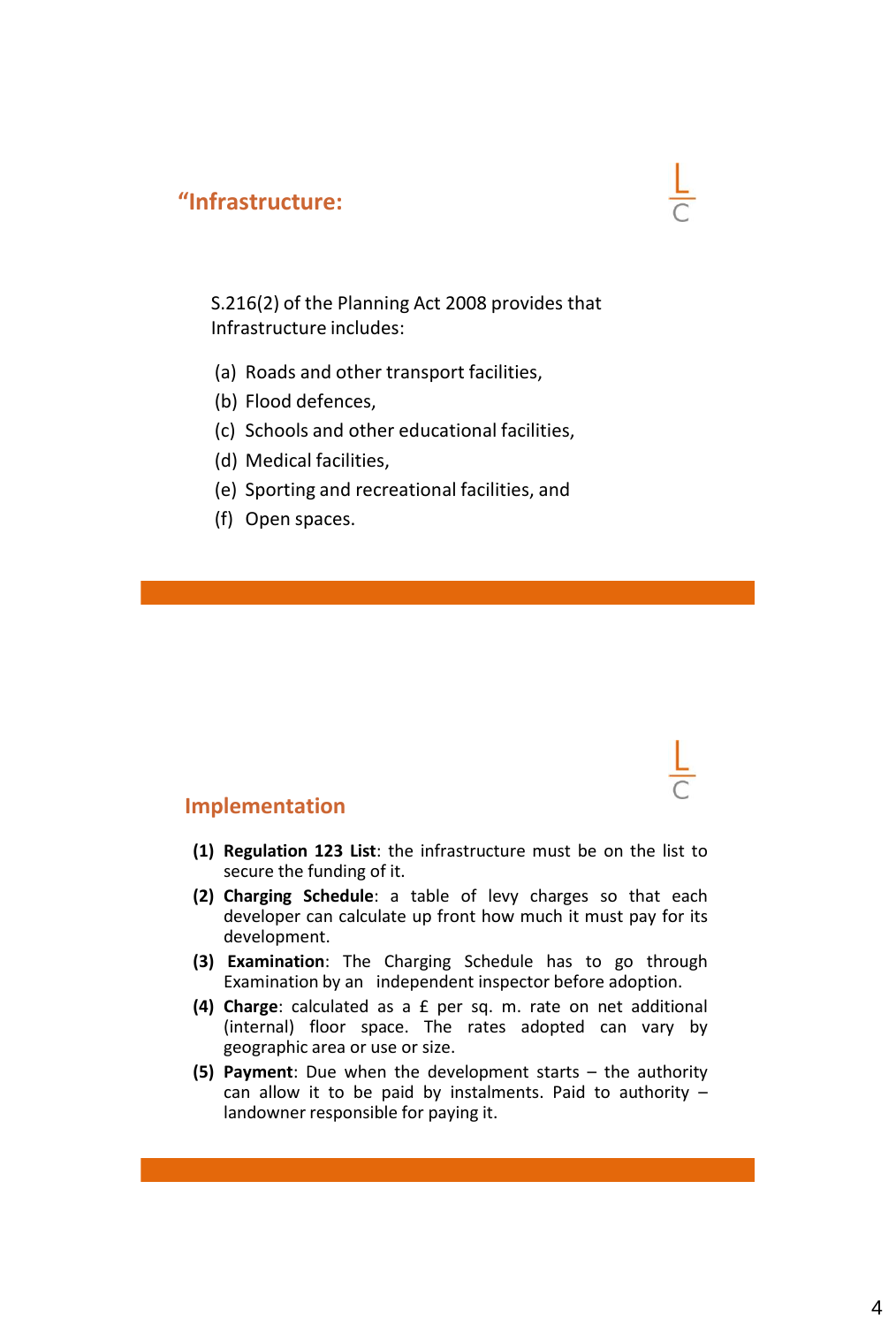# **Setting the CIL**

- CIL A guide to the Production of a Charging Schedule (6 September 2011), Wales specific guidance on preparing a Charging Schedule (pp.25-7)
- Requires detailed consideration of the infrastructure needs of the area
- Assessment of infrastructure needs as part of the local plan process
- Evidence must address issues of viability as well as need

# **CIL & Planning Obligations**

- Purpose of CIL is to provide infrastructure to support the development of an area
- It is not to make individual planning applications acceptable in planning terms
- Therefore it is considered that there is still a legitimate role for development specific planning obligations to enable a lpa to be confident that the specific consequences of a particular development can be mitigated (PPG: ID25-094 20140612)
- Thus obligations are intended to play a complementary role to the Levy - CIL Reg. 123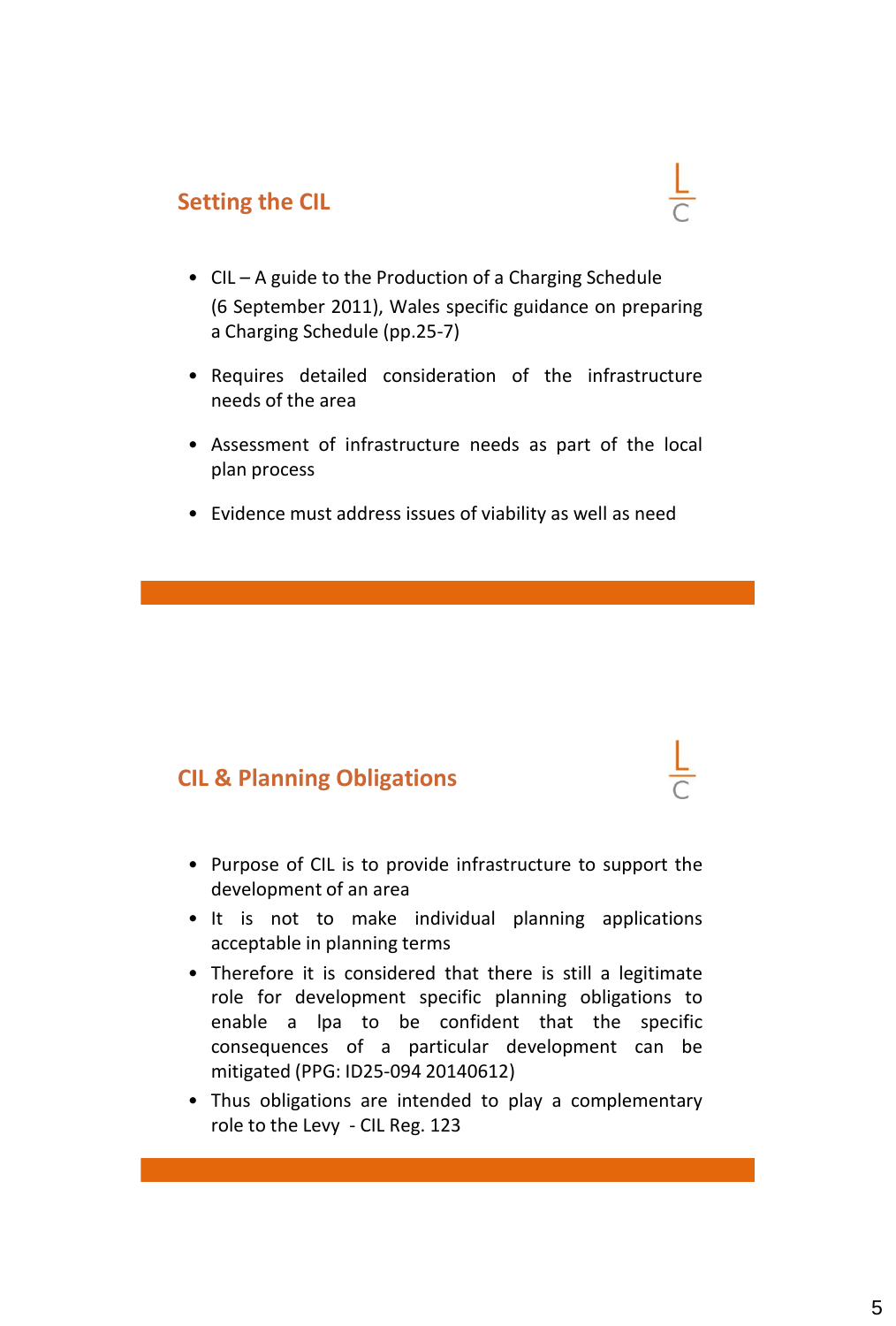#### **Regulations 122 and 123** (pp.8-10)

- Reg. 122(2) means that a s.106 obligation must meet 3 legal tests:
	- (i) necessary to make the development acceptable in planning terms
	- (ii) directly related to the development
	- (iii) fairly and reasonably related in scale and kind to the development.
- Reg.123
	- (i) Excludes use of obligations where for relevant infrastructure
	- (ii) Excludes conditions relating to highway agreements (p.14)

#### **Regulation 123(3)** (p.10)

*(3) Other than through requiring a highway agreement to be entered into, a planning obligation ("obligation A") may not constitute a reason for granting planning permission to the extent that—*

*(a) obligation A provides for the funding or provision of an infrastructure project or provides for the funding or provision of a type of infrastructure; and*

*(b) five or more separate planning obligations that —*

*(i) relate to planning permissions granted for development within the area of the charging authority; and*

*(ii) which provide for the funding or provision of that project or provide for the funding or provision of that type of infrastructure,*

*have been entered into on or after 6th April 2010.*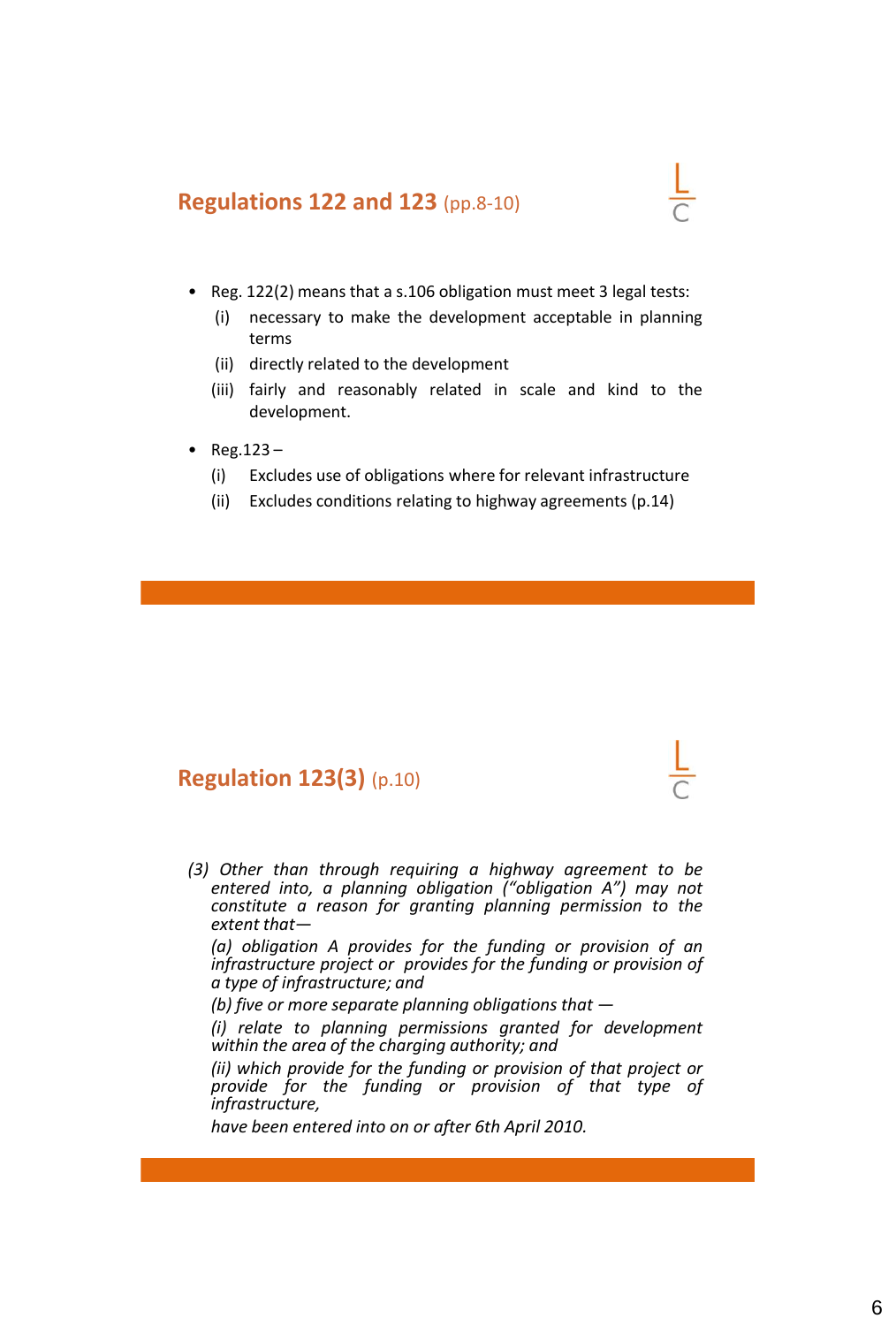# **Consequence of Pooling: Adopting a CIL Schedule without a Local Plan**

- Stimulus of reg. 123 for LPAs to bring forward Charging Schedules
- What about authorities struggling to bring forward Local Plans?
- PPG states that "*Charging Schedules should be consistent with, and support the implementation of, up-to-date relevant Plans"* (ID 25- 010-20140612)
- However, nothing in the legislation requires a Schedule to come forward alongside a Local Plan or which requires one to be in place already
- It goes however to the evidence needed to justify the Charging Schedule
- However, it has been done by Tandridge (basing it on a 2008 Core Strategy), Southend and Birmingham

# **Regulation 123 and Pooling (1)**

- In an area with no CIL Charging Schedule
- Where a proposed development would have significant impacts
- If there are already 5 or more obligations since 6 April 2010 in relation to the type of infrastructure needed to mitigate the impact (POOLING)
- Then LPA can give no weight to that planning obligation in favour of the grant of planning permission (Reg. 123(3))
- As a planning obligation can only be required where otherwise development would not be acceptable in planning terms (Reg. 122(2)), the impact of the development must be unacceptable
- **Thus the effect of Reg. 123(3) is that planning permission would have to be refused**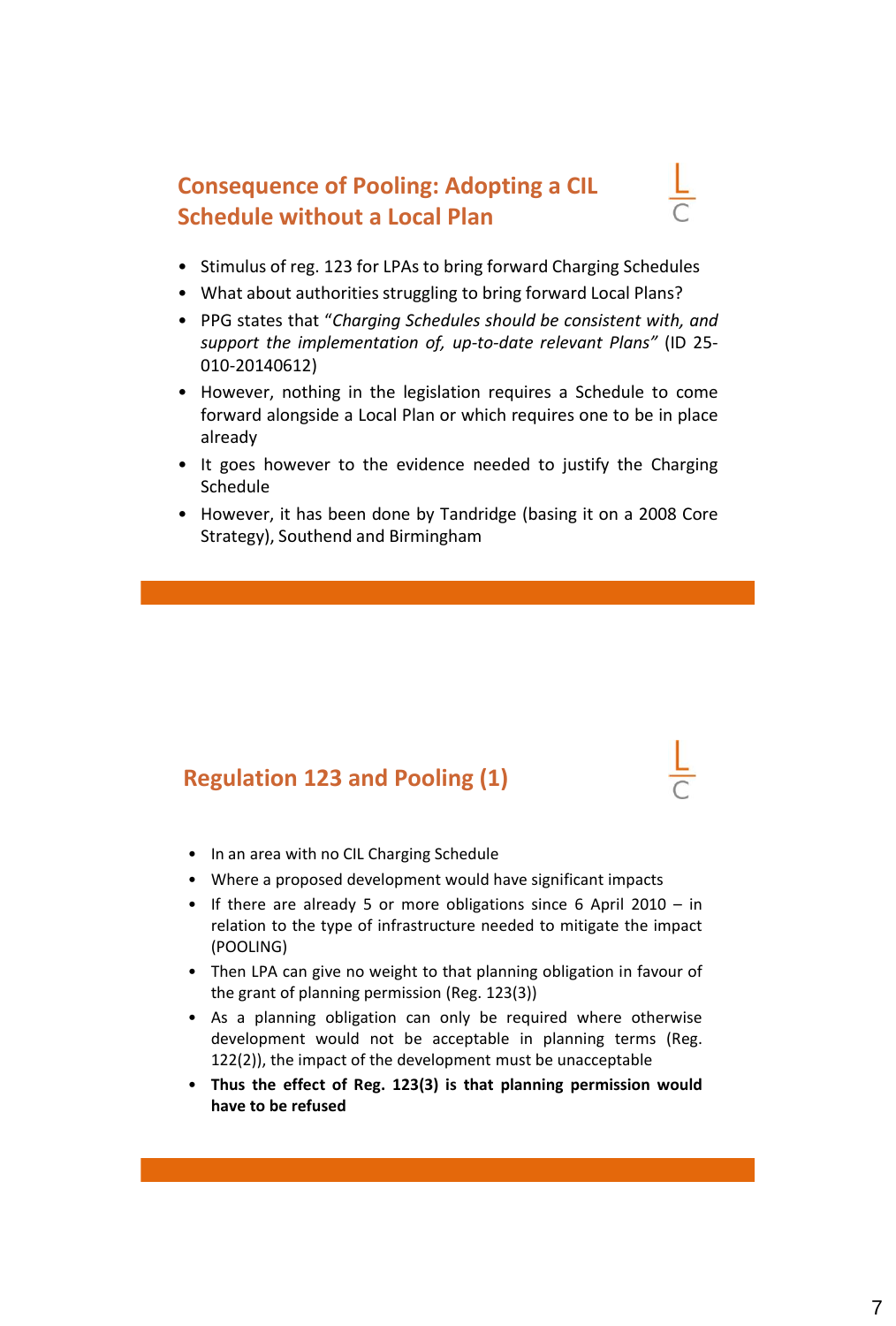# **Regulation 123 and Pooling (2)**

- 
- The Regulations restrict the use of generic section 106 tariffs for items that are capable of being funded by the levy
- Authorities who refer to generic types of infrastructure (e.g. education) rather than specific projects, in their s.106 agreements, will be unable to collect more than 5 contributions towards those generic funding pots
- Care required in drafting Reg. 123 list

# **Is it possible to avoid the Pooling Obligations?**

- Seeking to approve applications for sustainable development (NPPF para. 187)
- Conditions requiring an obligation to be entered into e.g.
	- (i) No development until obligation agreed and executed; or
	- (ii) No development until a scheme providing for the payment of an (education) contribution etc.
- Section 38 of the Highways Act 1980 (p.13) but is it a payment in kind?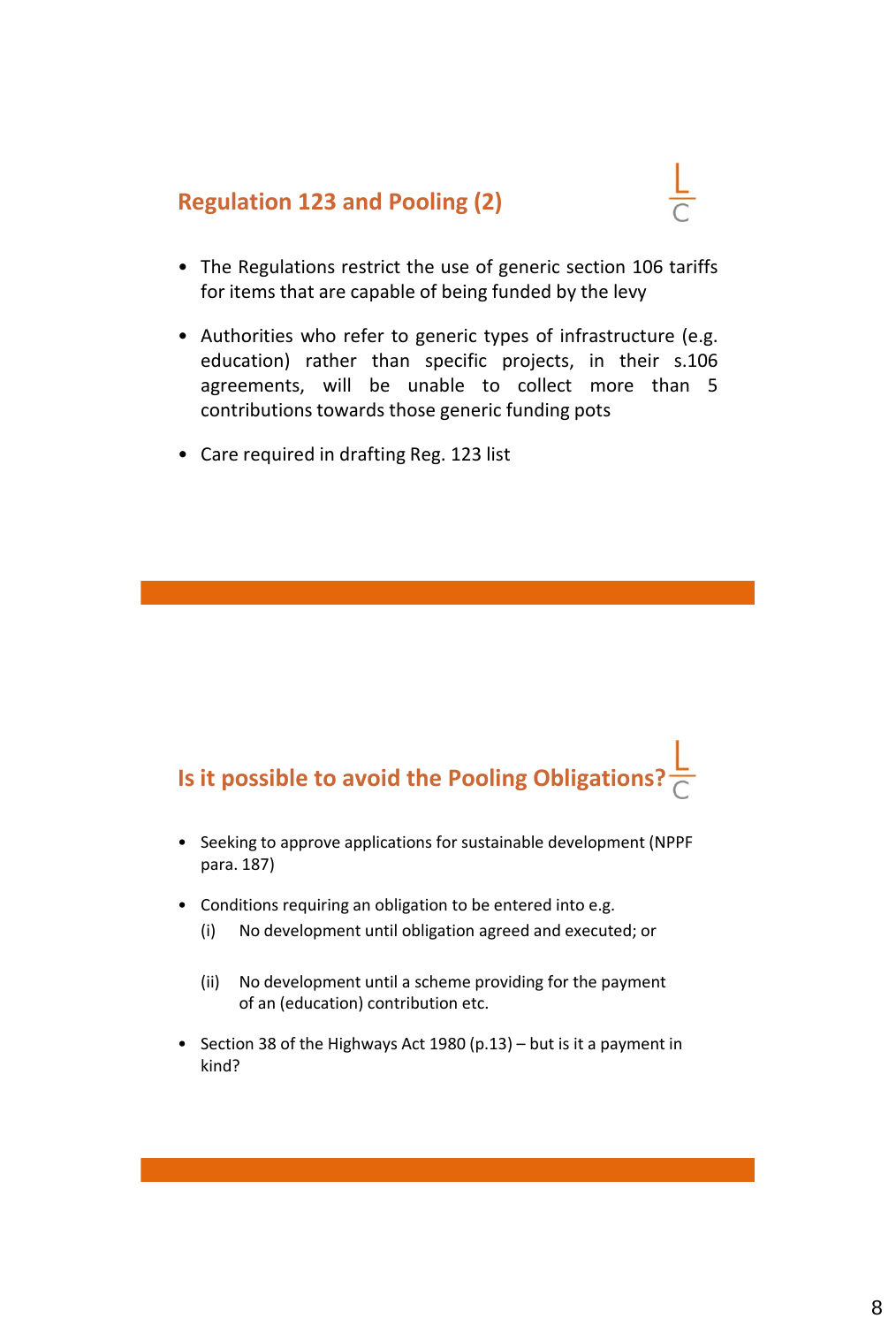# **Specific Issues**



- (1) Calculation of CIL: in use buildings
- (2) The local authority's discretion

**In-use buildings (1)**

#### **Regulation 40 – calculation of the chargeable amount**

The formula in regulation 40(7) applies (p.4)

KR (which is deducted) includes the gross internal area of "inuse buildings"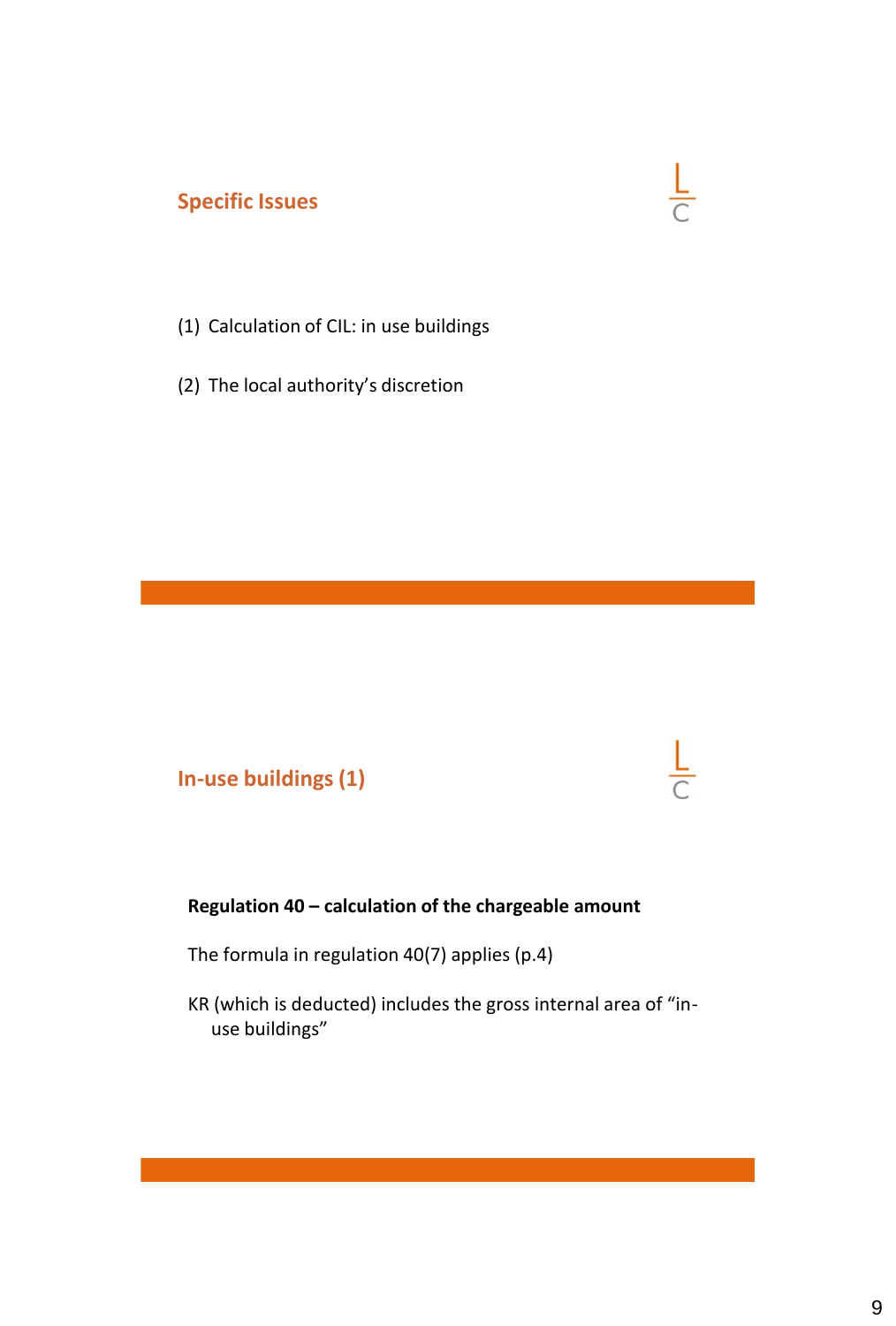## **In-use buildings (2)**



#### **Reg 40(11)** (p.5)**:**

"in-use building" means a building which—

(i) is a relevant building, and

(ii) contains a part that has been in lawful use for a continuous period of at least six months within the period of three years ending on the day planning permission first permits the chargeable development;

#### **In-use buildings (3)**

**Regulation 40(11):**

"relevant building" means a building which is situated on the relevant land on the day planning permission first permits the chargeable development;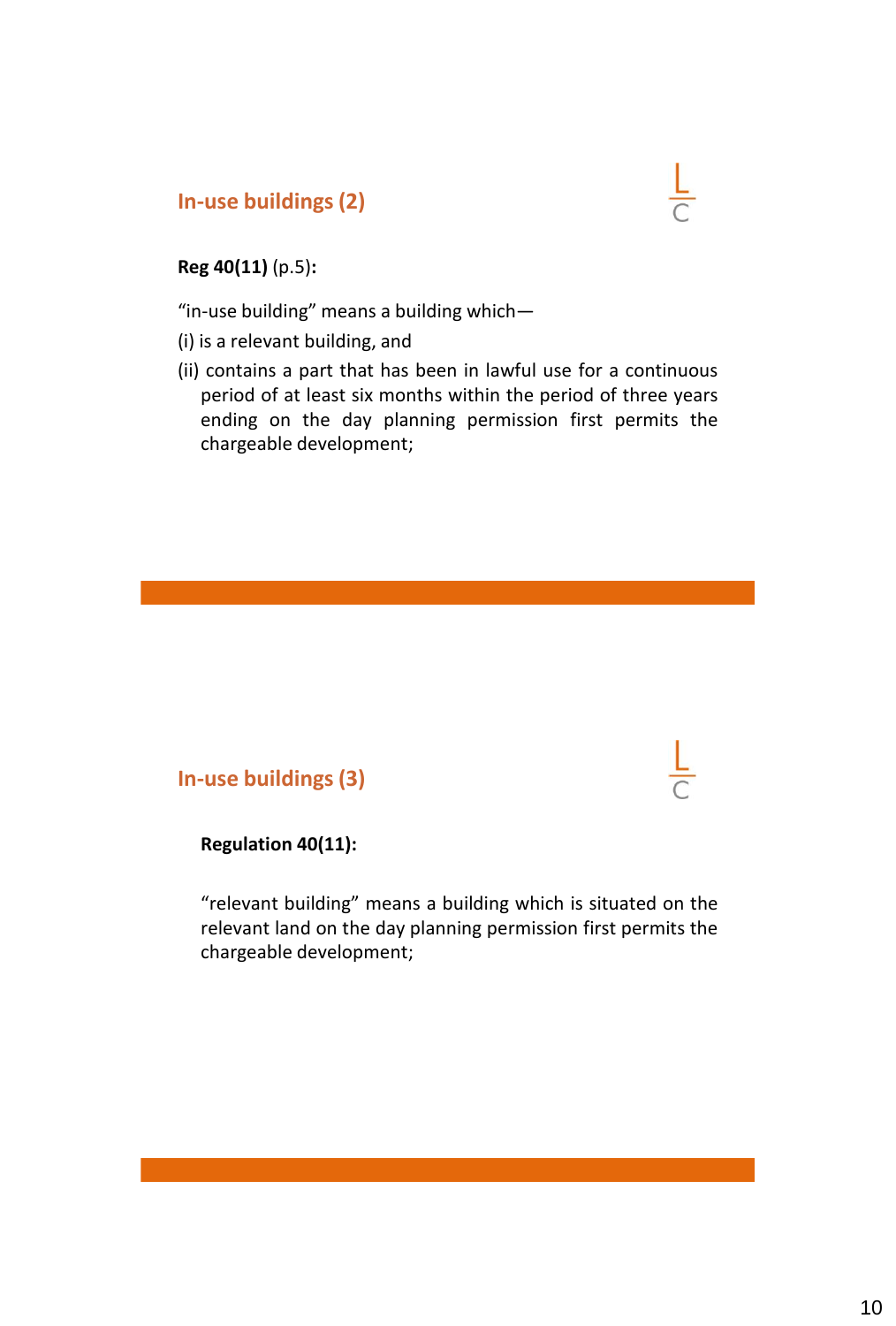### **In-use buildings (4)**



#### *R (Hourhope) v Shropshire Council* [2015] EWHC 518 (Admin)

*Hourhope* had purchased a former public house. In March 2014, it obtained planning permission to demolish the pub and replace it with residential units.

*Hourhope* adduced evidence that the pub had ceased trading in May 2011, but the furniture and fittings remained on site. The pub's company director remained living at the site, as he hoped to re-open the business. The property was repossessed on August 22, 2011 and sold.

HELD:

- •Mere existence of a lawful use is not sufficient
- •Actual use is required (para. 23)

# **The Local Authority's Discretion**

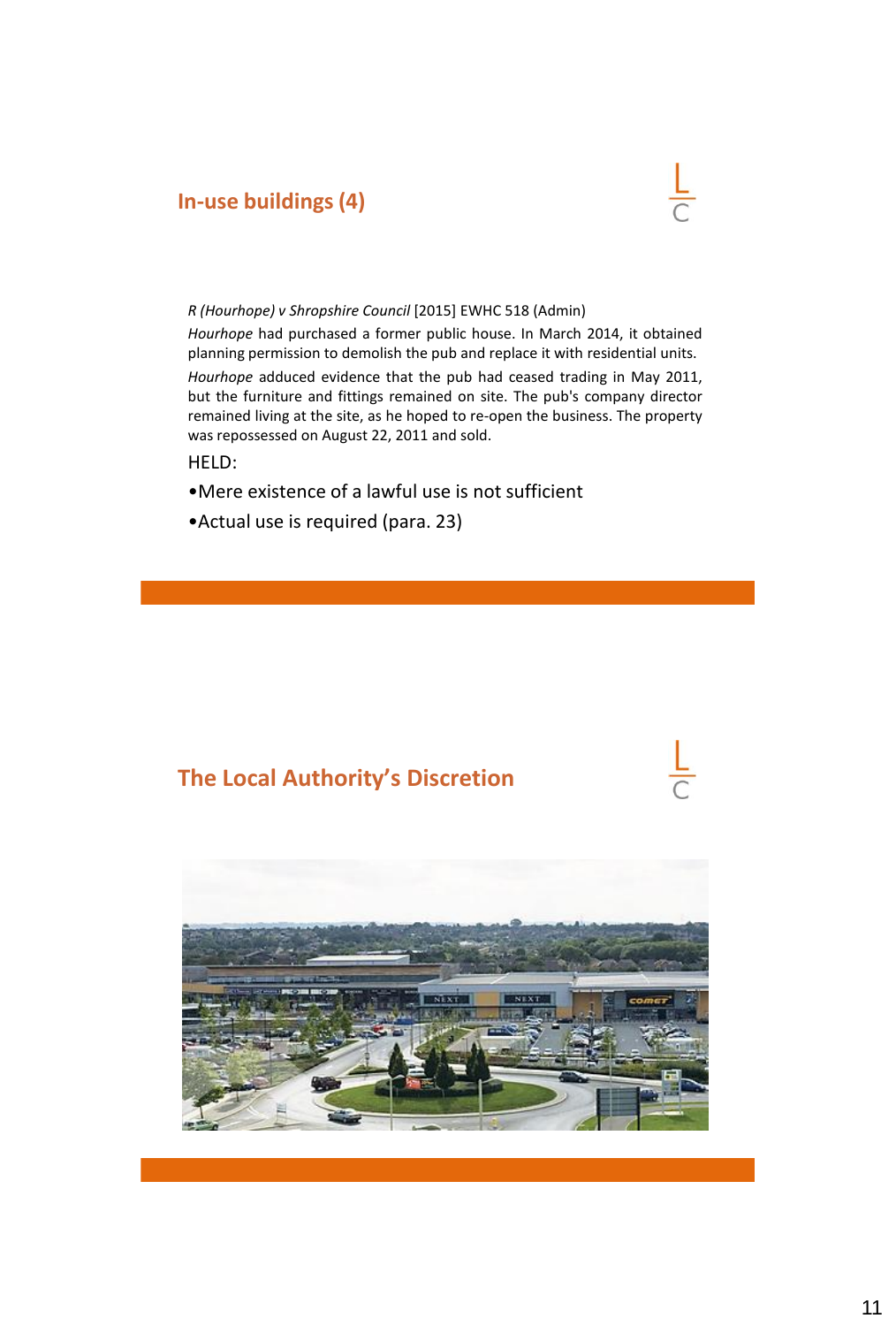# **Local Authority's Discretion (2)**

*R (oao Orbital Shopping Park Swindon) v Swindon BC* [2016] EWHC 448 (Admin)

- 1. The landowner applied for and was granted two separate PPs
	- a. to insert a mezzanine floor in retail unit
	- b. External alterations.
- 2. A retail mezzanine is not to be treated as development for the purposes of CIL as planning permission is required by section 55(2A) TCPA 1990 and Article 44 of the DMPO (p.19): regulation 6(1)(c) of the CIL Regulations (p.3).

# **Local Authority's Discretion (3)**

3. The external alterations did not give rise to a CIL liability as no new floorspace was created.

4. If the two applications had been made as one, the development would not have fallen within the regulation 6(1)(c) exemption and CIL would have been payable.

5. The Council treated the two applications as one and issued a liability notice and demand notice.

- 6. The notices were quashed.
- 7. The LA had no discretion to treat two applications as one.
- 8. The cases relating to tax avoidance did not assist the Council.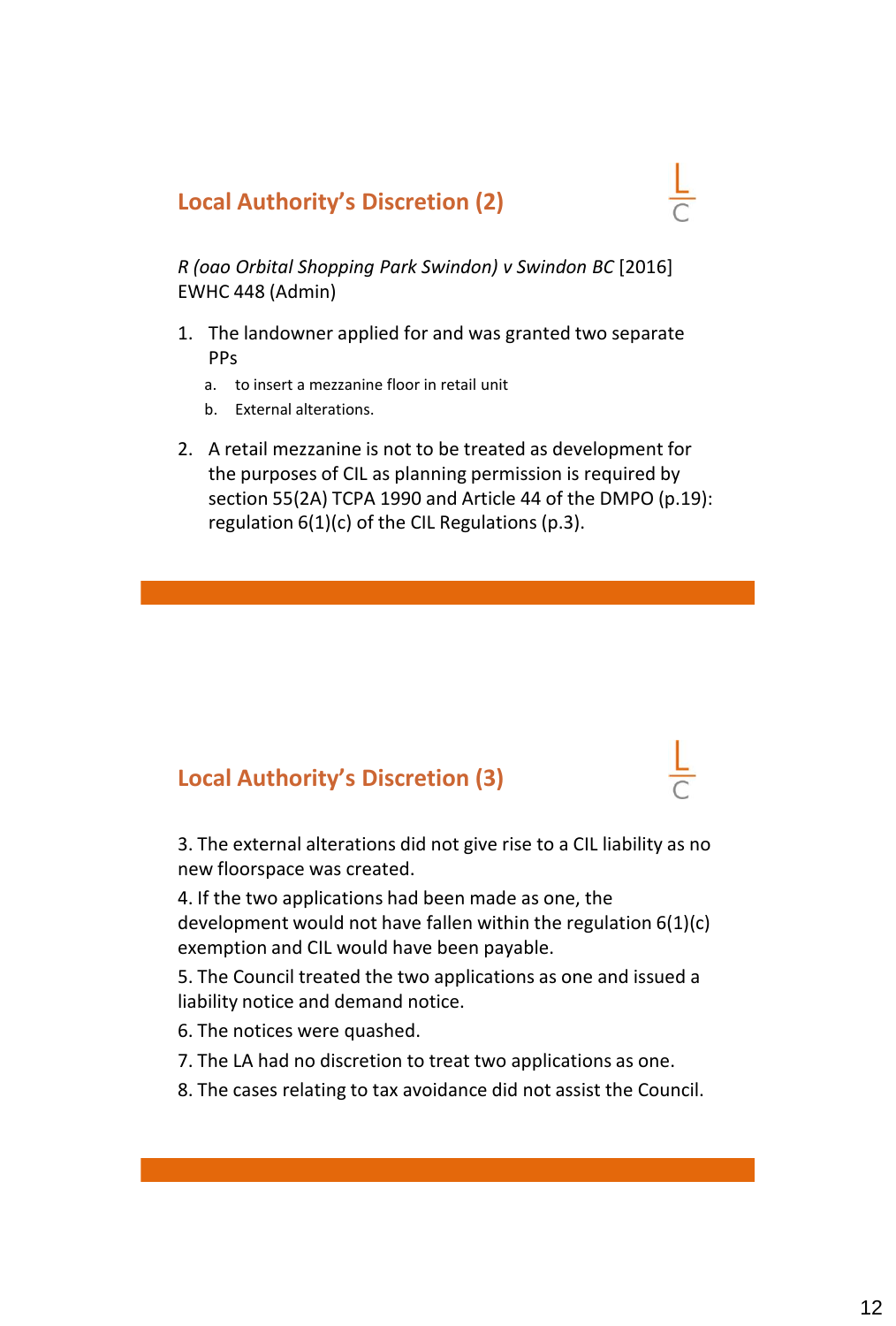#### **Review: Progress on CIL**

- 127 LPAs charging CIL
- A further 88 LPAs have "*taken steps towards adopting CIL"*  (although some of these have decided not to at present)
- CIL is further advanced in the south and east of the country
- There is almost compete CIL coverage in London

#### **Effectiveness of CIL**

- CIL was only ever intended to produce a contribution to infrastructure costs
- CIL is yielding between 5-20% of the funding required
- Viability testing means that only residential and retail developments are attracting a significant CIL charge with other developments having generally a low or zero rate
- Mayoral CIL has worked well
- CIL has produced certainty in terms of rates and transparency
- CIL works better when it has been in place for a few years and has thus "bedded down"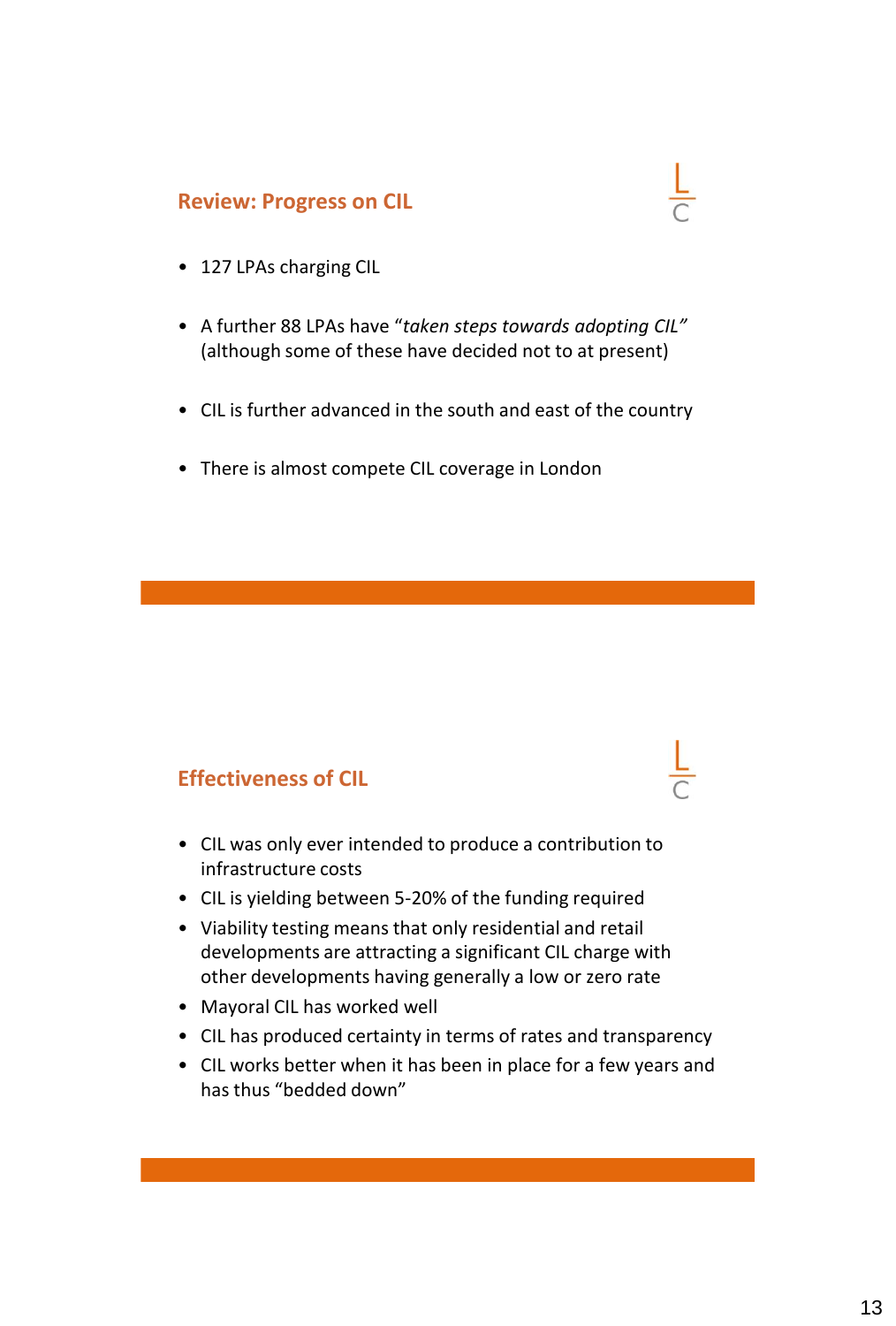### **Problems**

- Relationship with section 106 obligations
- Huge variation in rates across the country
- Administrative burden: too many forms
- Complexity of the regulations
- Statutory environmental mitigation (e.g. SANGS)
- Exemptions & reliefs: confusion & reduction in moneys available
- Paying CIL alongside affordable housing contributions is making development unviable
- Practicability of using payments in kind
- The requirement to pass on a "meaningful proportion" of CIL to the local communities that receive development can be problematic

#### **The Peace Review (1)**

Role was confirmed in Nov 2015

#### **PURPOSE:**

 *To assess the extent to which CIL does or can provide an effective mechanism for funding infrastructure, and to recommend changes that would improve its operation in support of the Government's wider housing and growth objectives.*